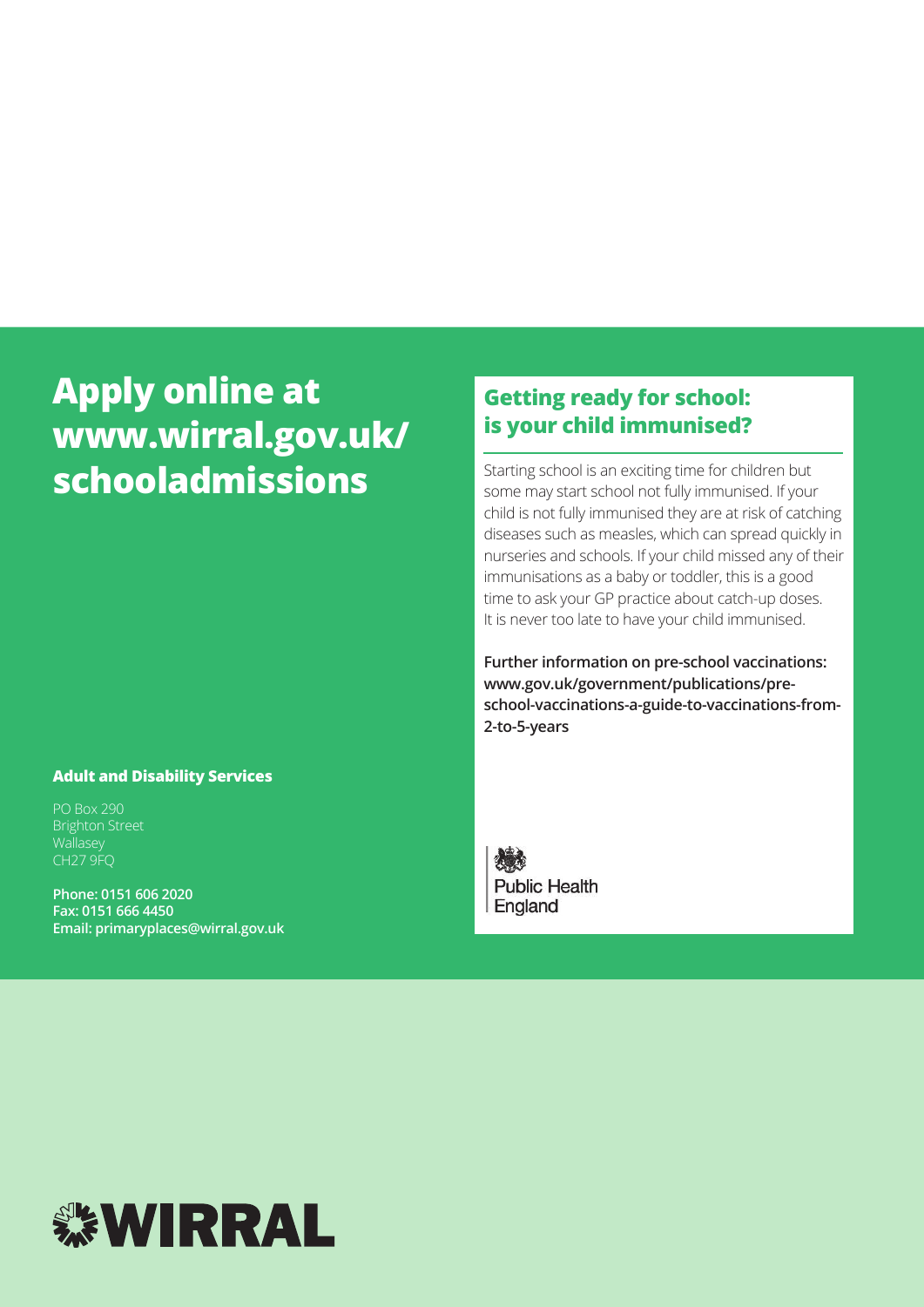# **Parental Preference Form** 2019/20

**Admission to Primary Schools in September 2019**



**Apply online at www.wirral.gov.uk/ schooladmissions**

**Primary**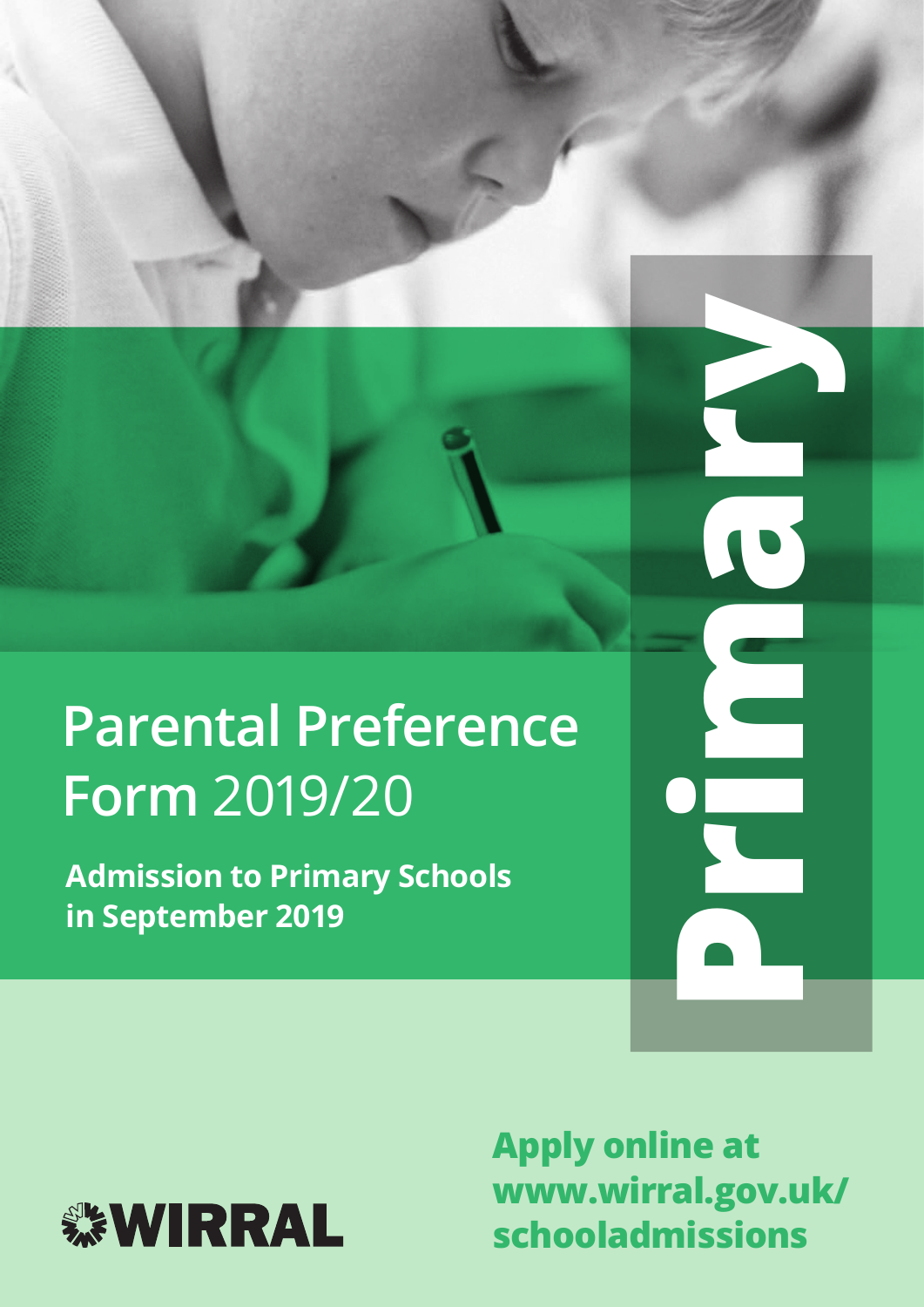Before completing your form, you should read a copy of the Information Booklet, **Primary Education in Wirral** which describes the procedures we follow when pupils start primary in Wirral. You should read this very carefully before completing the preference form. All parents of children born between 1 September 2014 and 31 August 2015. **The information booklet and admissions policies are available online at www.wirral.gov.uk/schooladmissions or by calling 0151 606 2020.**

#### **Who decides whether I will be allocated a place?**

We are the Admission Authority for all community and voluntary controlled schools. For voluntary aided schools and the Academies, the governing body is responsible for the admission arrangements but under the co-ordinated scheme you must apply to Wirral Local Authority for a place at a Wirral primary school.

If you want to give a preference for a school outside Wirral, you need to include this as one of your preferences. We will tell other local authorities about parents' preferences for schools in their area.

#### **Making an application**

#### **Wirral's online admission system can be accessed from**

#### **www.wirral.gov.uk/schooladmissions**

Applying online is quick and simple to do. You will receive an automatic email so that you know your application has been received by us. On 16 April 2019, online applicants will receive an email with their child's allocated school place. The deadline for online applications to be submitted is 15 January 2019.

You can put up to three schools in the order of your preference. We would always recommend putting more than one school in your preferences in case you are not allocated your first choice. If you name an out of zone school or one not linked with your parish bear in mind that it will not be able to offer a place if the school is filled with children who have a higher priority. We always recommend putting your zoned or parish school as one of your preferences unless you have a strong reason for not sending your child there.

If you have particular reasons for your preference you should include them in the application. We may not be able to take into account information which is given after we have made decisions about school places.

If you cannot apply online, you can complete the paper preference form provided, giving up to three schools in order of preference. You should return the form by post to the Mainstream Admissions

team at the address on the back of this form. The deadline for paper applications to be returned is 15 January 2019. You will receive a postcard acknowledging receipt of your application within three weeks. Your child's school place allocation will then be posted second class to your home address on 16 April 2019.

#### **Late applications**

Applications received after 15 January 2019 will be treated as a late application. A new preference or change in the order of your preferences will not be accepted after the closing date unless the circumstances are deemed to be exceptional.

Late applications and changed preference forms will be given a lower priority and will be dealt with after all applications received on time have been allocated places. We do not acknowledge receipt of late applications.

**WHATEVER YOU DO, MAKE SURE**  YOU APPLY ON TIME. Naming just one school on your application does not increase the chance of your child securing a place at that school, neither does naming the same school more than once.

#### **How do I find out which is my catchment (or zoned) school?**

Each community school has a defined catchment area. Catholic schools serve one or more parishes. You can find out which is your catchment or parish school by using the Catchment Area finder on the Wirral website: **www.wirral.gov.uk/ schooladmissions** ask at your local One

Stop Shop or contact the Council on **0151 606 2020.**

#### **How do you decide who is given places at schools?**

If more parents are asking for a place at a school than there are places available then we say that the school is "oversubscribed". When this happens we apply a set of rules called oversubscription criteria to decide which children will be offered places at the school. The criteria for community and voluntary controlled schools are, in summary: **1** Children who are looked after or were

previously looked after by a Local Authority

Then children who live in zone for the school in this order:

- **2** Children who already have older brothers or sisters at the school and living in the same household when they are due to start school. This also applies to children at a linked junior school.
- **3** Children who have valid medical reasons for going to the school.
- **4** Children who live nearest to the school measured as the shortest road route.

If there are places left, they will be offered to children who live out of zone for the school in the same order – brothers and sisters, medical reasons, then on distance.

These criteria are explained in more detail in the Primary Education in Wirral 2019–2020 booklet. You should read this very carefully.

#### **Voluntary Aided and Academy schools**

have their own admission criteria. Full details of the school admissions policies are included in a supplementary booklet or can be obtained from the individual schools and you are advised to read them carefully before completing this form.

Once we have received all the applications, we will produce a list of applicants for each Wirral school. Your application for each school named as a preference will be ranked according to the admissions criteria of the relevant Admission Authority.

We will co-ordinate with the other admissions authorities by sending them details of your application. The governors will decide the order in which children should be offered places in accordance with their admissions criteria. They are not allowed to know the order of preference you have put their school in and cannot use this when applying their criteria.

If your child is eligible for a place in more than one school we will offer a place at the school which you listed as the highest preference. If we cannot offer a place at any of the schools you have named as a preference, we will give your child a place at the nearest appropriate school with a place available.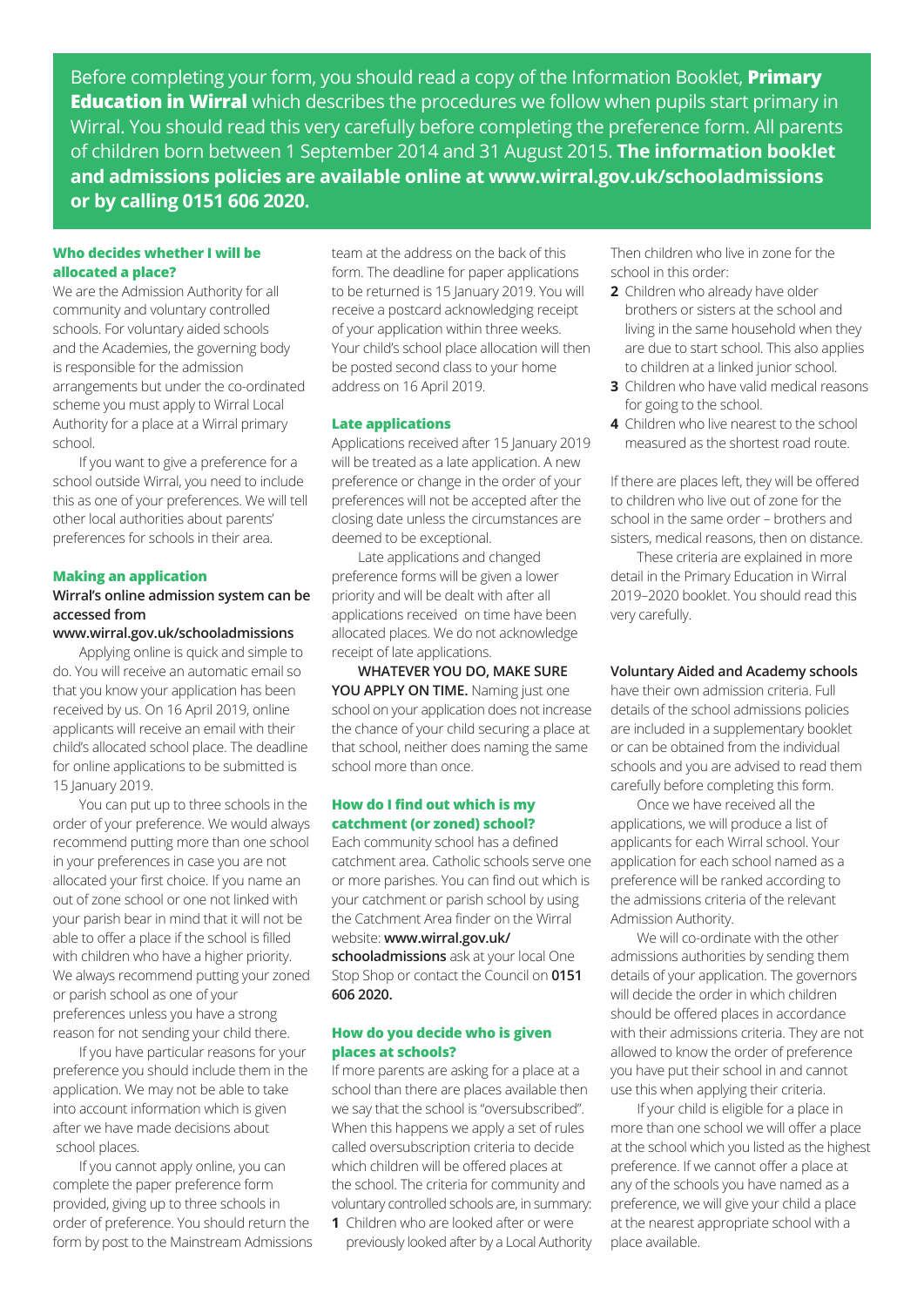#### **Applying for a Wirral school from outside Wirral**

If you live in England, you must apply through your home local Authority who will co-ordinate the offer of a place.

If you live outside England, including Scotland or Wales, you can complete a Wirral application form and return it to us directly.

#### **NO CHANGE OF PREFERENCES WILL BE ACCEPTED UNLESS THERE ARE EXCEPTIONAL CIRCUMSTANCES.**

#### **Allocation of school places**

All parents will be informed by Wirral Local Authority. Schools cannot make offers of places.

On 16 April 2019, if you have applied online you will receive an email informing you of the school allocated for your child. If you have applied on a paper form, on 16 April 2019 we will send out by post a letter informing you of the school allocated for your child.

If you are unhappy with the school allocated you will be able to appeal against the decision. Further details about the appeal procedures are outlined in both the allocation letter/email and the Information Booklet.

#### **Important information about preferences**

Most school places are allocated on the basis of the home address of each child. This must be the child's permanent home address, where he or she lives with a person of parental responsibility as the main carer (as defined by the Children Act 1989). You must not give the address of a business, relative, childminder, friend, a temporary address or an address to which you hope to move.

The home address must not be where parents have taken out a short term let on a property solely to use its address on the application form without any intention of taking up permanent residence there. We will require evidence that the previous property has been sold.

We can only process one application for each child; therefore it is important that both parties in shared custody arrangements are in agreement over the preferred school(s) named. Where a child spends equal time with both parents, the child's main residence should be submitted as their home address. Failure to provide a definitive application could jeopardise your child's priority for a school place.

We regularly check addresses and any deliberate misrepresentation will result in a place being withdrawn by the Authority. The LA acts on behalf of all Wirral admission authorities and reserves the right to request independent confirmation of the child's place of residence, as felt appropriate.

We may have to share the information you have provided on your parental preference form with other departments of the Council in order to verify the authenticity of pupils' addresses.

The Authority has the right to withdraw any place offered on the basis of a fraudulent or intentionally misleading application.

Wirral Council processes personal admissions data in accordance with the Data Protection Act 2018 and the Schools Admissions Regulation 2012. The information you provide on your preference form will be used by Wirral Local Authority and Governing bodies of primary schools as Admission Authorities. They will apply the information to their published admission policies in order to allocate school places for children. Where there is a need to co-ordinate admission arrangements with neighbouring local authorities, pupil data may also be shared to ensure the efficient allocation of school places. Information about your child may also be shared with Members of Parliament or Councillors, if you ask them to act on your behalf.

#### **Questions about transfer to primary school**

#### **Q. Where can I look to help me decide?**

A. You can attend the schools open day/ evenings and obtain a copy of the schools prospectus. You can also visit the Ofsted website (www.ofsted.gov.uk) for school inspection reports.

#### **Q. How do I find out which is my catchment or parish primary school?**

A. You can use the Catchment Area finder on www.wirral.gov.uk/ schooladmissions. Otherwise you can write to or email Mainstream Admissions team at (primaryplaces@wirral.gov.uk) giving your child's name and address, or call 0151 606 2020.

#### **Q. If I state a preference for an Aided or Academy school is that counted as one of my preferences?**

A. Yes. Although these schools manage their own admissions we co-ordinate preferences for these schools.

**Q. If I state a preference for a school in another Authority, is that counted as one of my preferences?**

A. Yes. Although these schools are managed by another Authority we co-ordinate preferences for their schools and you should include them on this form.

#### **Q. Can I be guaranteed a place in a particular school?**

A. No. About 4000 applications are received every year. The pattern of preference changes from year to year and no one can know which schools will be under-subscribed or over-subscribed.

#### **Q. Will I get my first preference?**

A. Most children are offered one of their preferred schools. However, if more children want to go to a particular school than there are places available, some will have to be offered places at other schools.

#### **Q. How do you decide which children will be offered places at community schools where there are more preferences for them than there are places available?**

A. The criteria in priority order are set out in the booklet Primary Education in Wirral 2019–2020. Academy and Voluntary Aided Schools have their own criteria.

#### **Q. What happens if my child is not allocated any of the schools I have named on the preference form?**

A. We will allocate a place at the nearest appropriate school where there is a place available.

#### **Q. I have moved house since the application was sent in. Do I need to tell you?**

A. Yes. If you have changed address and tell us before 28 February 2019 we can take this into account when allocating school places. If you move house after 28 February 2019 we cannot take it into account for allocating places, but it is still important to tell us.

**Q. My child attends a nursery or preschool attached to a school. Will I automatically get a place at the school?** A. No. Attending a nursery class or preschool does not guarantee a place in a school. We recommend including your zone school as one of your preferences.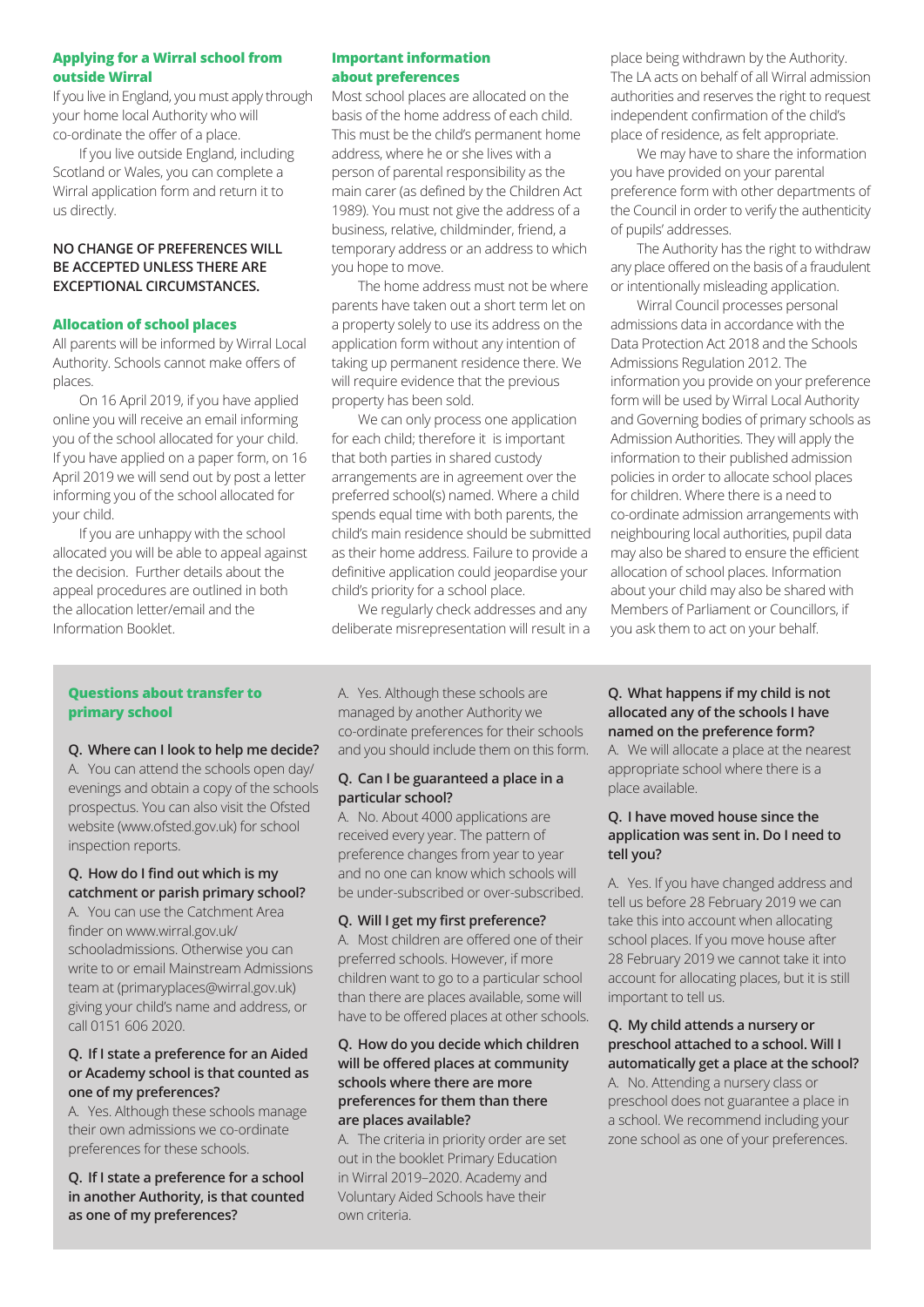**D** If you have other reasons for your preference please give them here and if need be continue on a separate sheet of paper. Please note that if you do not give reasons in support of your preference, it may not be possible to give the same weight to such reasons at a later stage as would be given at the initial consideration.

#### **PROTECT WHEN COMPLETED**

#### **YOUR PERSONAL DATA**

Wirral Council processes personal admissions data in accordance with the Data Protection Act 2018 and the Schools Admissions Regulation 2012. The information you provide on your preference form will be used by Wirral Local Authority and Governing bodies of primary/ secondary schools as Admission Authorities. They will apply the information to their published admission policies in order to allocate school places for children. Where there is a need to co-ordinate admission arrangements with neighbouring local authorities, pupil data may also be shared to ensure the efficient allocation of school places. Information about your child may also be shared with Members of Parliament or Councillors, if you ask them to act on your behalf.

Proof of address or receipt of free school meals may be required and this might mean that we have to share the information you have provided on your parental preference form with other departments of the Council or relevant government agencies in order to verify the authenticity of pupils' addresses or income status etc.

For further information please read the School Admissions Privacy Notice (http://www.wirral.gov.uk/schools-andlearning/school-admissions/apply-primary-or-secondary-school-place). If you have any questions or concerns about how your data is secured the Council's Data Protection Officer can be contacted by email at DPO@wirral. gov.uk or by writing to: Data Protection Officer, Treasury Building, Cleveland Street, Birkenhead, Wirral, CH41 1AH.

**The Authority has the right to withdraw any place offered on the basis of a fraudulent or intentionally misleading application.**

**Forms must be returned no later than 15 January 2019 directly to: Mainstream Admissions Adult and Disability Services PO Box 290, Brighton Street, Wallasey CH27 9FQ**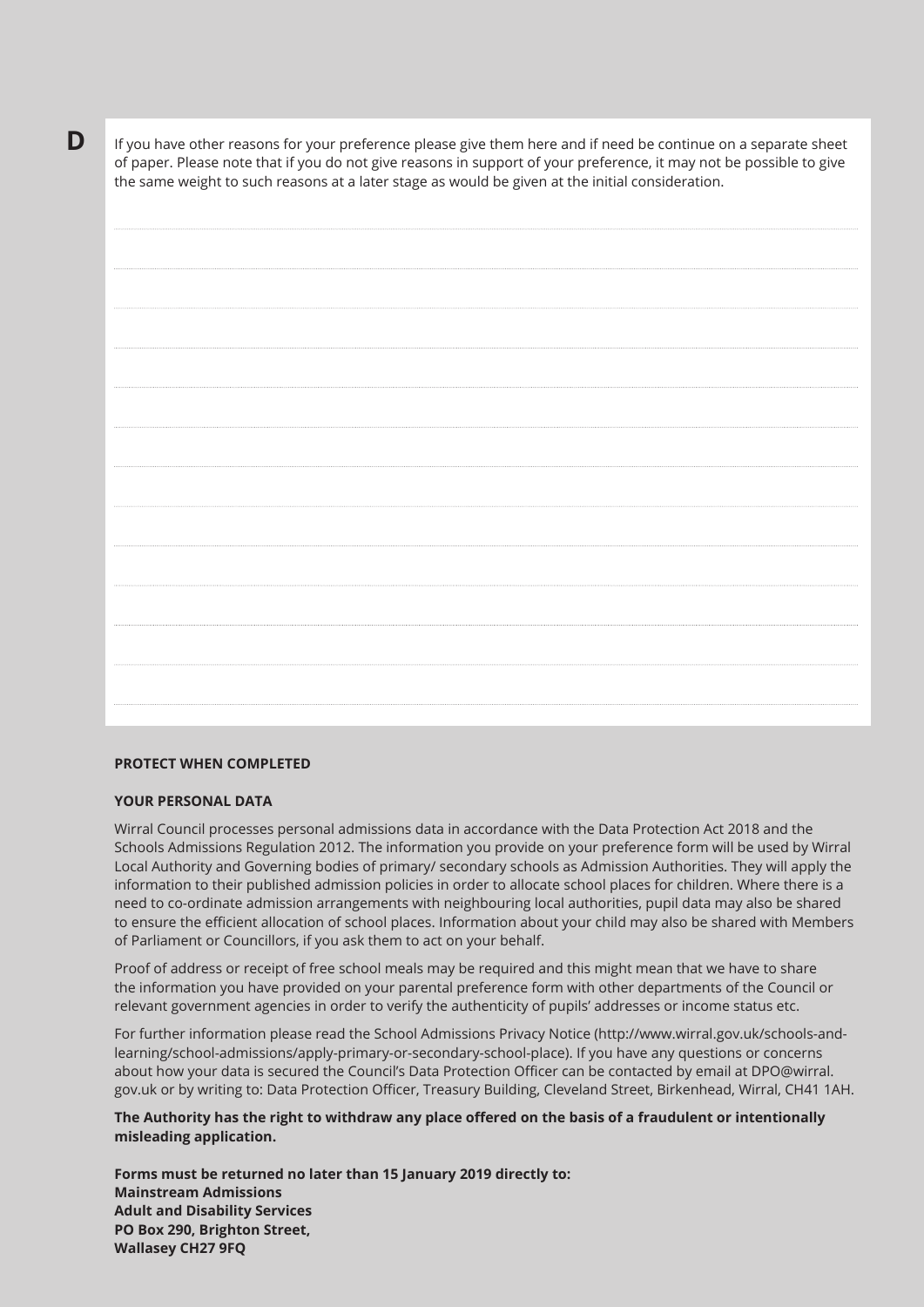

## **ADMISSION TO PRIMARY EDUCATION – SEPTEMBER 2019 PARENTAL PREFERENCE FORM**

**For children born between 1 September 2014 and 31 August 2015** 

**To be completed by an adult who has parental responsibility for applying for a school place.**

Please print in black ball point pen.

| Name of Child: Last name: <u>[44] Andrews and American and American and American and American and American and American and American and American and American and American and American and American and American and American </u> |  |                   |  |  |  |
|--------------------------------------------------------------------------------------------------------------------------------------------------------------------------------------------------------------------------------------|--|-------------------|--|--|--|
|                                                                                                                                                                                                                                      |  |                   |  |  |  |
|                                                                                                                                                                                                                                      |  |                   |  |  |  |
| Last name of Parent Material Communication of Parent Material Communication of Parent Material Communication of Parent Material Communication of Parent Material Communication of Parent Material Communication of Parent Mate       |  |                   |  |  |  |
|                                                                                                                                                                                                                                      |  |                   |  |  |  |
| er and the second contract of the second contract of the second contract of the second contract of the second contract of the second contract of the second contract of the second contract of the second contract of the seco       |  |                   |  |  |  |
|                                                                                                                                                                                                                                      |  |                   |  |  |  |
|                                                                                                                                                                                                                                      |  |                   |  |  |  |
| Email address:                                                                                                                                                                                                                       |  |                   |  |  |  |
| Name of current pre-school or nursery entertainment and the state of current pre-school or nursery                                                                                                                                   |  |                   |  |  |  |
|                                                                                                                                                                                                                                      |  |                   |  |  |  |
| Please insert the name of up to three schools you wish your child to be considered for                                                                                                                                               |  | Office use only   |  |  |  |
|                                                                                                                                                                                                                                      |  |                   |  |  |  |
|                                                                                                                                                                                                                                      |  |                   |  |  |  |
| Third preference <b>with the contract of the contract of the contract of the contract of the contract of the contract of the contract of the contract of the contract of the contract of the contract of the contract of the con</b> |  |                   |  |  |  |
| We recommend that you put your catchment school as one of your preferences                                                                                                                                                           |  |                   |  |  |  |
|                                                                                                                                                                                                                                      |  |                   |  |  |  |
| Give details below of brothers or sisters who will be attending any of your preferred schools in September. See booklet<br>for definition of siblings.                                                                               |  |                   |  |  |  |
|                                                                                                                                                                                                                                      |  |                   |  |  |  |
|                                                                                                                                                                                                                                      |  |                   |  |  |  |
|                                                                                                                                                                                                                                      |  |                   |  |  |  |
| Is this child in care of a Local Authority (looked after)                                                                                                                                                                            |  | <b>YES</b><br>NO. |  |  |  |
| YES<br>Was this child formerly in the care of a Local Authority (previously looked after)                                                                                                                                            |  |                   |  |  |  |
|                                                                                                                                                                                                                                      |  |                   |  |  |  |
| If Yes which Authority is or was responsible?                                                                                                                                                                                        |  |                   |  |  |  |

**Apply online at www.wirral.gov.uk/schooladmissions**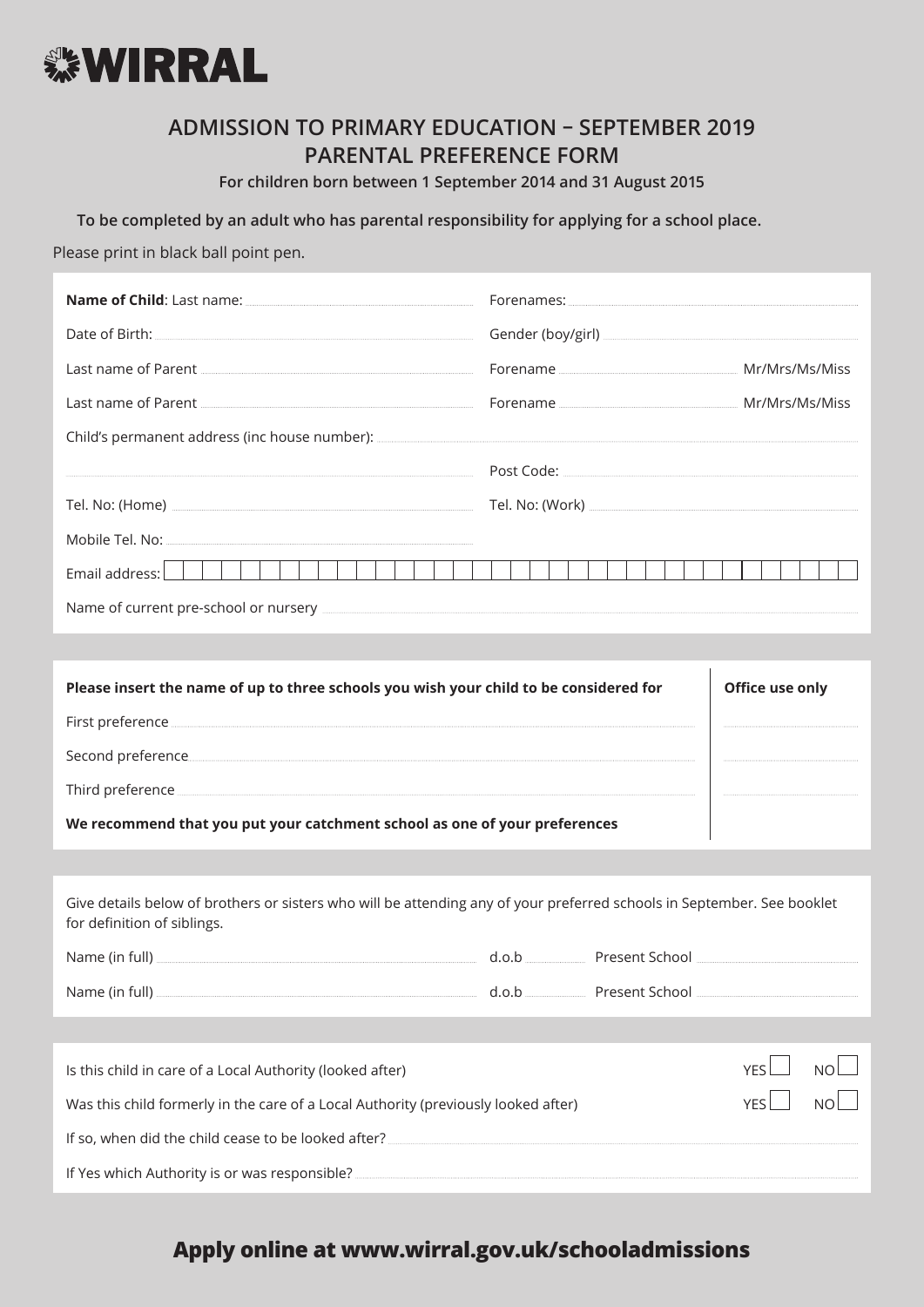# **SECTION 1**

| If your child has a Statement of special educational needs or EHCP please tick                                                                                                                                                                                                                                                                                                                                                                                |  |                                                                              |            |           |  |  |
|---------------------------------------------------------------------------------------------------------------------------------------------------------------------------------------------------------------------------------------------------------------------------------------------------------------------------------------------------------------------------------------------------------------------------------------------------------------|--|------------------------------------------------------------------------------|------------|-----------|--|--|
| If there are medical reasons for your preferences<br>If Yes, please provide evidence as detailed in the Information for Parents booklet.                                                                                                                                                                                                                                                                                                                      |  |                                                                              | <b>YES</b> |           |  |  |
| If you have other reasons for your preference complete Parts A and D of SECTION 2                                                                                                                                                                                                                                                                                                                                                                             |  |                                                                              |            |           |  |  |
| If you state a preference for any of the Church of England Aided Schools you must complete Parts A and C of SECTION 2                                                                                                                                                                                                                                                                                                                                         |  |                                                                              |            |           |  |  |
| If you state a preference for any of the Catholic Schools you must complete Parts A and B of SECTION 2                                                                                                                                                                                                                                                                                                                                                        |  |                                                                              |            |           |  |  |
| Is there any family member or ex-family member who is not entitled to<br>have access to the information included on this form?<br>If Yes, please give their name and relationship to the child <b>Sepannia and relationships</b>                                                                                                                                                                                                                              |  |                                                                              | <b>YFS</b> | <b>NO</b> |  |  |
| Is there any Court ruling e.g. Specific Issues Order, that determines who<br>has authority to state a preference for a primary school.                                                                                                                                                                                                                                                                                                                        |  |                                                                              | <b>YFS</b> |           |  |  |
|                                                                                                                                                                                                                                                                                                                                                                                                                                                               |  |                                                                              |            |           |  |  |
| Before signing the preference form, you are advised to read:<br>. The Authority's policy on transport in the Information booklet, Primary Education in Wirral<br>• The admission policy of the schools for which you are indicating a preference<br>. The information included with this Common Application Form<br>We will acknowledge your application within 15 working days of receipt.<br>If you do not receive an acknowledgement please ring 666 4600. |  |                                                                              |            |           |  |  |
| I declare that all information that I have given on this form is correct.<br>I understand that if at a later date this information is found to be incorrect I may lose any place offered to my child.<br>I confirm that all persons with parental responsibility for my child have been notified and are in agreement with the application.                                                                                                                   |  |                                                                              |            |           |  |  |
|                                                                                                                                                                                                                                                                                                                                                                                                                                                               |  |                                                                              |            |           |  |  |
|                                                                                                                                                                                                                                                                                                                                                                                                                                                               |  |                                                                              |            |           |  |  |
|                                                                                                                                                                                                                                                                                                                                                                                                                                                               |  |                                                                              |            |           |  |  |
| The Admissions Authority has the right to withdraw any place offered on the basis of a fraudulent or<br>intentionally misleading application.                                                                                                                                                                                                                                                                                                                 |  |                                                                              |            |           |  |  |
| Forms must be returned no later than 15 January 2019 directly to:                                                                                                                                                                                                                                                                                                                                                                                             |  |                                                                              |            |           |  |  |
| <b>Mainstream Admissions</b><br><b>Adult and Disability Services</b><br><b>PO Box 290</b><br><b>Brighton Street,</b><br>Wallasey CH27 9FQ                                                                                                                                                                                                                                                                                                                     |  | or Apply online by 15 January 2019 at:<br>www.wirral.gov.uk/schooladmissions |            |           |  |  |